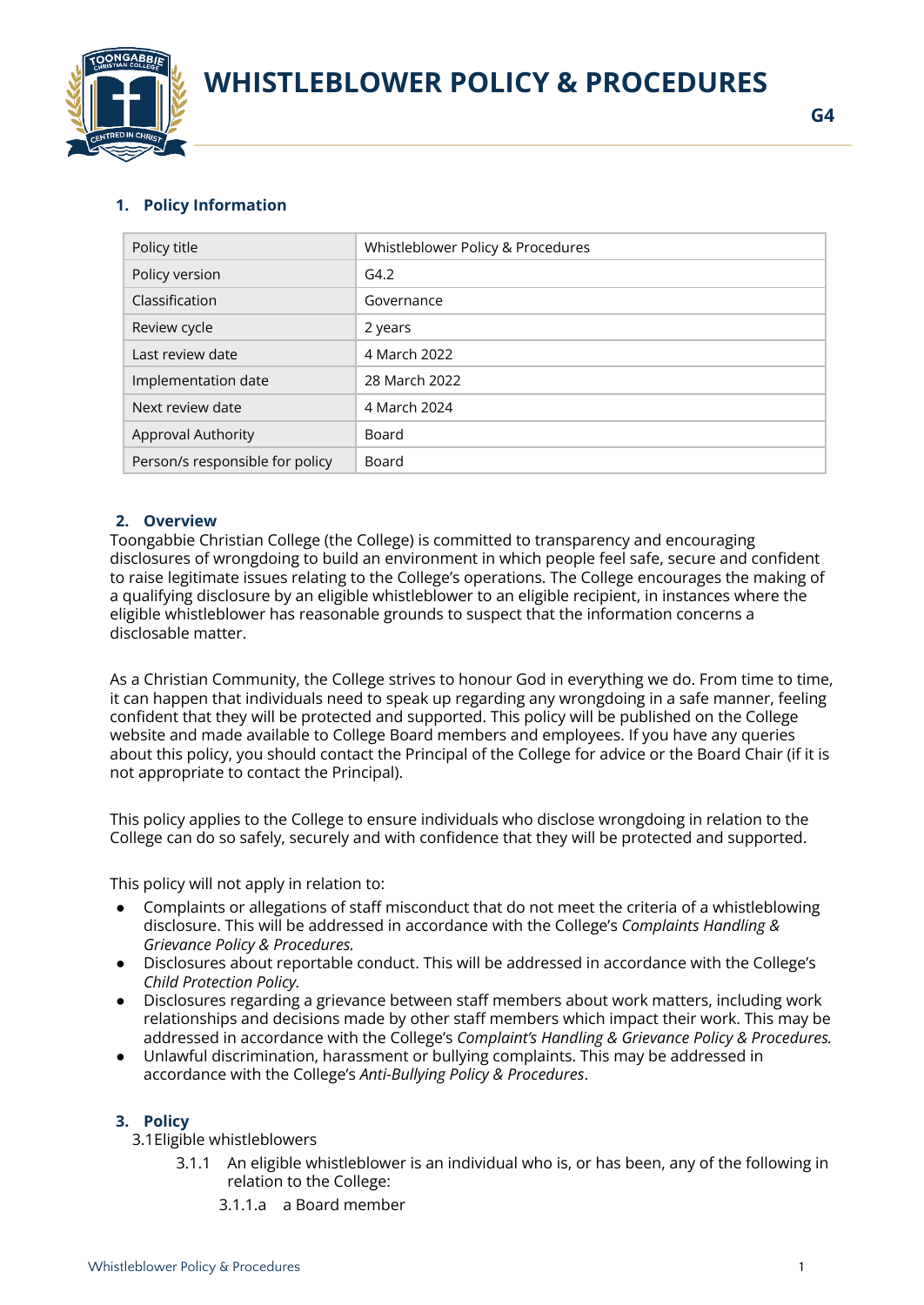- 3.1.1.b an employee
- 3.1.1.c a person who supplies goods or services (paid or unpaid)
- 3.1.1.d an employee of a person who supplies goods or services (paid or unpaid)
- 3.1.1.e an individual who is an associate of the College (as defined in the *Corporations Act 2001* (Cth))
- 3.1.1.f a relative or dependent (or dependents of a spouse) of any individual described above.

#### 3.2 Disclosable matters

- 3.2.1 A disclosable matter is a disclosure of information where the eligible whistleblower has reasonable grounds to suspect that the information relating to the College or a related company concerns:
	- 3.2.1.a misconduct
	- 3.2.1.b an improper state of affairs or circumstances
	- 3.2.1.c illegal activity (including conduct of officers and employees) meaning activity in breach of the *Corporations Act 2011* (Cth) or specified financial services legislation, or an offence against any law of the Commonwealth punishable by imprisonment of 12 months or more
	- 3.2.1.d conduct (including conduct of officers and employees) that represents a danger to the public or financial system.
- 3.2.2 This may include any conduct in relation to the operation of the College that involves:
	- 3.2.2.a fraudulent activity
	- 3.2.2.b negligence
	- 3.2.2.c unlawful or corrupt use of College funds
	- 3.2.2.d breach of duty
	- 3.2.2.e improper accounting or financial reporting practices
	- 3.2.2.f systemic practices that pose a serious risk to the health and safety of any person on College premises or during College activities.
- 3.2.3 If a disclosure is not about a disclosable matter, it will not qualify for whistleblower protection under the *Corporations Act 2011* (Cth).

#### 3.3 Personal work-related grievances

- 3.3.1 Generally, disclosures that concern personal work-related grievances do not qualify for protection.
- 3.3.2 A disclosure will concern a personal work-related grievance of the discloser if the information:
	- 3.3.2.a concerns a grievance about any matter in relation to the discloser's employment, or former employment, having or tending to have implications for the discloser personally
	- 3.3.2.b does not have significant implications for the College that do not relate the discloser
	- 3.3.2.c does not concern conduct that is:
		- 3.3.2.c.i an alleged contravention of the *Corporations Act 2011* (Cth) and specified financial services laws
		- 3.3.2.c.ii an offence against another law of the Commonwealth, which is punishable by imprisonment of 12 months or more
		- 3.3.2.c.iii a danger to the public or financial system.
- 3.3.3 Examples of disclosures regarding personal work-related grievances that may not qualify for protection and that will be addressed in accordance with the College's *Complaint's Handling & Grievance Policy & Procedures* include:
	- 3.3.3.a an interpersonal conflict between the discloser and another employee
	- 3.3.3.b a decision relating to the engagement, transfer or promotion of the discloser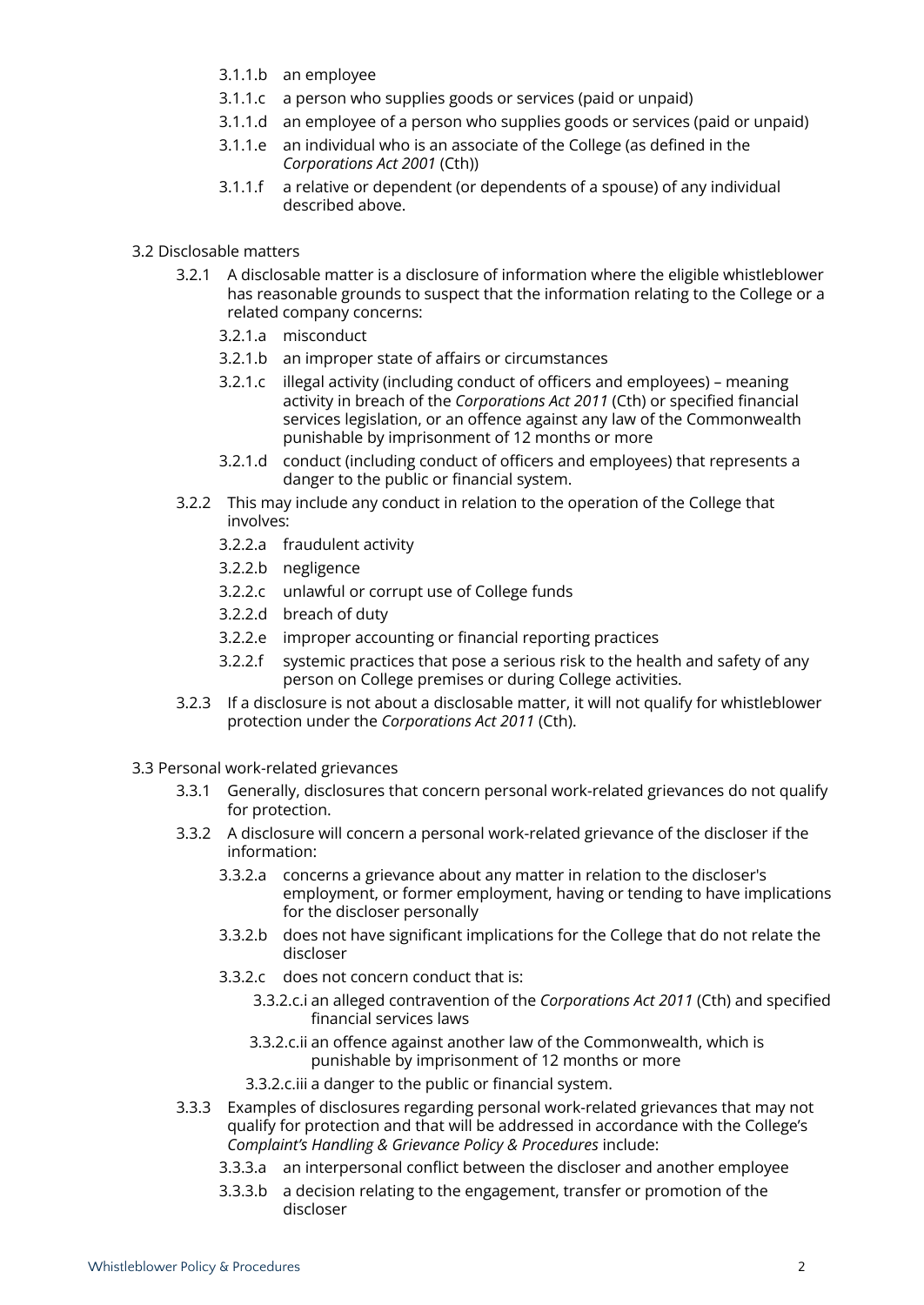- 3.3.3.c a decision relating to the terms and conditions of engagement of the discloser
- 3.3.3.d a decision to suspend or terminate the engagement of the discloser, or otherwise discipline the discloser.
- 3.3.4 A personal work-related grievance may still qualify for protection if:
	- 3.3.4.a it includes information about misconduct, or information about misconduct includes or is accompanied by a personal work-related grievance (mixed report)
	- 3.3.4.b the entity has breached employment or other laws punishable by imprisonment for a period of 12 months or more, engaged in conduct that represents a danger to the public, or the disclosure relates to information that suggests misconduct beyond the discloser's personal circumstances
	- 3.3.4.c the discloser suffers from or is threatened with detriment for making a disclosure
	- 3.3.4.d the discloser seeks legal advice or legal representation about the operation of the whistleblower protections under the *Corporations Act 2011* (Cth).
- 3.4 Eligible recipients
	- 3.4.1 An eligible recipient is an individual who occupies any of the following roles, in relation to the College or a related company:
		- 3.4.1.a Board Chair
		- 3.4.1.b A Board member or Principal
		- 3.4.1.c An auditor, or member of an audit team of the College or a related company
		- 3.4.1.d An actuary of the College or a related company
		- 3.4.1.e Business Manager, Deputy Principal Primary, Deputy Principal Secondary and Deputy Principal Teaching and Learning
	- 3.4.2 Eligible whistleblowers are encouraged to make disclosures to the College's authorised eligible recipients in accordance with the College's whistleblower arrangements and procedures outlined in clause 4. The authorised eligible recipients can be contacted in the following ways:
		- 3.4.2.a Principal, by email: [principal@tcc.nsw.edu.au](mailto:principal@tcc.nsw.edu.au)
		- 3.4.2.b Board Chair, by email: chair@board.tcc.nsw.edu.au
	- 3.4.3 Where an eligible whistleblower does not feel comfortable raising their disclosure with the authorised eligible recipients, a disclosure can be raised with any of the eligible recipients identified in clause 3.4.1. The disclosure will be handled in accordance with clause 4.
- 3.5 Anonymous disclosures
	- 3.5.1 A disclosure can be made anonymously and still be protected under the *Corporations Act 2011* (Cth). A discloser can choose to remain anonymous while making a disclosure, over the course of the investigation and after the investigation is finalised.
	- 3.5.2 An anonymous disclosure may make it difficult to investigate the reported matter. The College, therefore, encourages disclosers to provide their names.
	- 3.5.3 If a discloser wishes to disclose anonymously, the discloser should provide sufficient information to allow the matter to be properly investigated. The College encourages the discloser to provide an anonymous email address through which additional questions can be asked and information provided. It will also allow the College to report the progress of the investigation to the discloser, as appropriate.
- 3.6 External disclosures
	- 3.6.1 Disclosures may also qualify for protection if they are made to ASIC, APRA or a prescribed Commonwealth authority, or if an eligible whistleblower makes a disclosure to a legal practitioner to obtain advice about the operation of the whistleblower provisions.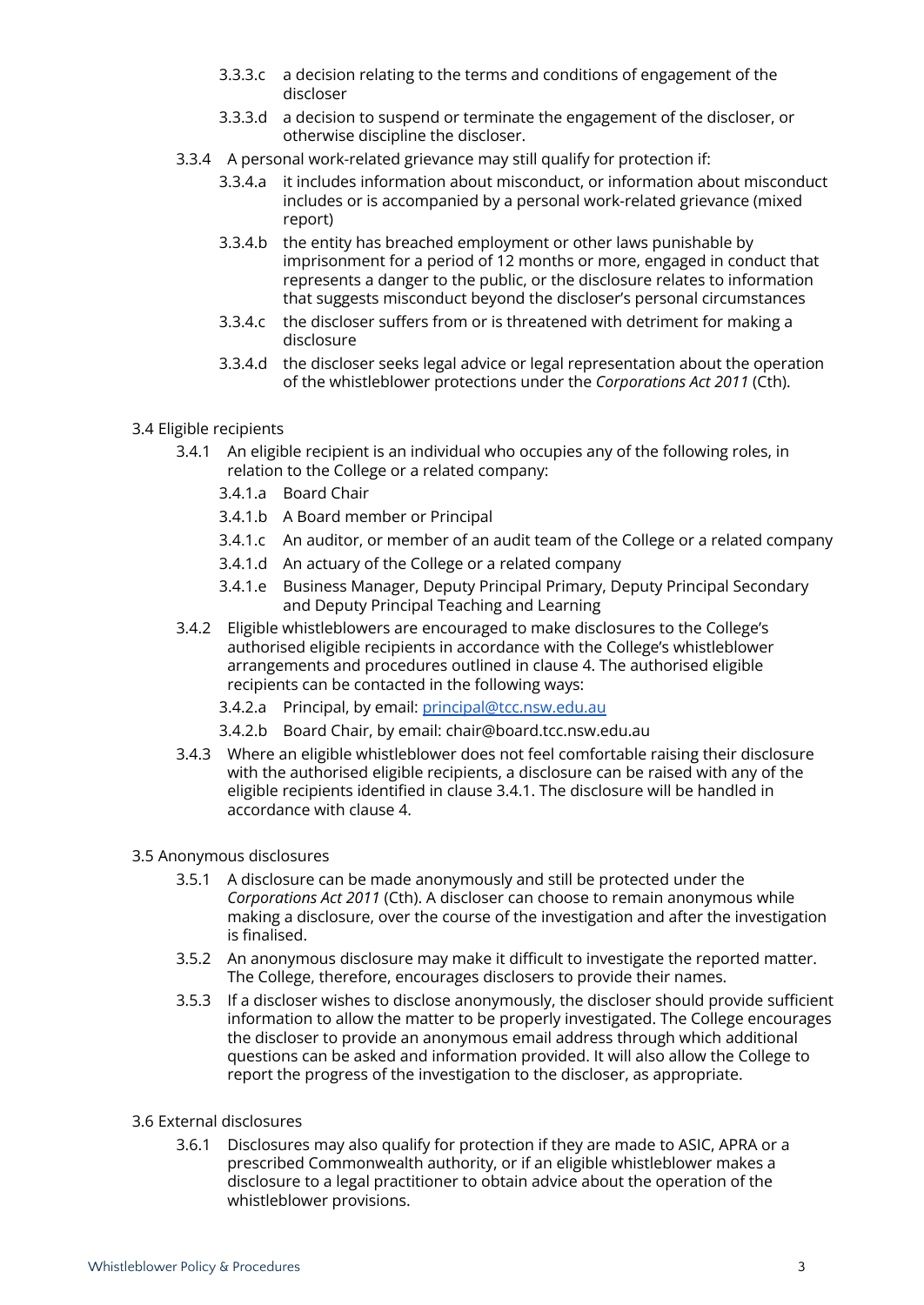- 3.6.2 Eligible whistleblowers who make a 'public interest disclosure' or an 'emergency disclosure' also qualify for protection.
- 3.7 Public interest disclosures
	- 3.7.1 An eligible whistleblower can disclose to a member of Parliament or a journalist only if the information has been previously disclosed to ASIC, APRA or a prescribed Commonwealth authority, and:
		- 3.7.1.a at least 90 days has passed since the eligible whistleblower made the first disclosure to ASIC, APRA or a prescribed Commonwealth authority
		- 3.7.1.b the eligible whistleblower does not have reasonable grounds to believe action is being, or has been, taken to address the information in the disclosure
		- 3.7.1.c the eligible whistleblower has reasonable grounds to believe that making a further disclosure of the information would be in the public interest
		- 3.7.1.d before making the disclosure, the eligible whistleblower gives written notice to the original recipient that includes sufficient information to identify the previous disclosure and states that they intend to make a public interest disclosure
		- 3.7.1.e the extent of information disclosed is no greater than necessary to inform the recipient of the disclosable matter.
	- 3.7.2 An eligible whistleblower may wish to consider obtaining independent legal advice before making a public interest disclosure.
- 3.8 Emergency disclosures
	- 3.8.1 An eligible whistleblower can disclose to a member of Parliament or a journalist only if the information has been previously disclosed to ASIC, APRA or a prescribed Commonwealth authority, and:
		- 3.8.1.a the eligible whistleblower has reasonable grounds to believe that the information concerns a substantial and imminent danger to the health or safety of one or more persons or to the natural environment
		- 3.8.1.b before making the disclosure, the eligible whistleblower gives written notice to the original recipient that includes sufficient information to identify the previous disclosure and states that they intend to make an emergency disclosure
		- 3.8.1.c the disclosure of information is no greater than necessary to inform the recipient of the substantial and imminent danger.
	- 3.8.2 An eligible whistleblower may wish to consider obtaining independent legal advice before making an emergency disclosure.
- 3.9 Reasonable grounds to suspect
	- 3.9.1 Whether a discloser would have 'reasonable grounds to suspect' is based on the reasonableness of the reasons for the discloser's suspicion, having regard to all the circumstances when considered objectively.
	- 3.9.2 If a disclosure is made without 'reasonable grounds to suspect', the disclosure will not be a qualifying disclosure and the discloser will not have the protections provided for under this policy and the *Corporations Act 2011* (Cth). Any deliberate false reporting will be regarded very seriously.
	- 3.9.3 A discloser can still qualify for protection even if their disclosure turns out to be incorrect.

## **4. Procedures**

- 4.1 Making a qualifying disclosure
	- 4.1.1 The College encourages an eligible whistleblower to make a disclosure in writing to the Principal, as an authorised eligible recipient via email at principal@tcc.nsw.edu.au.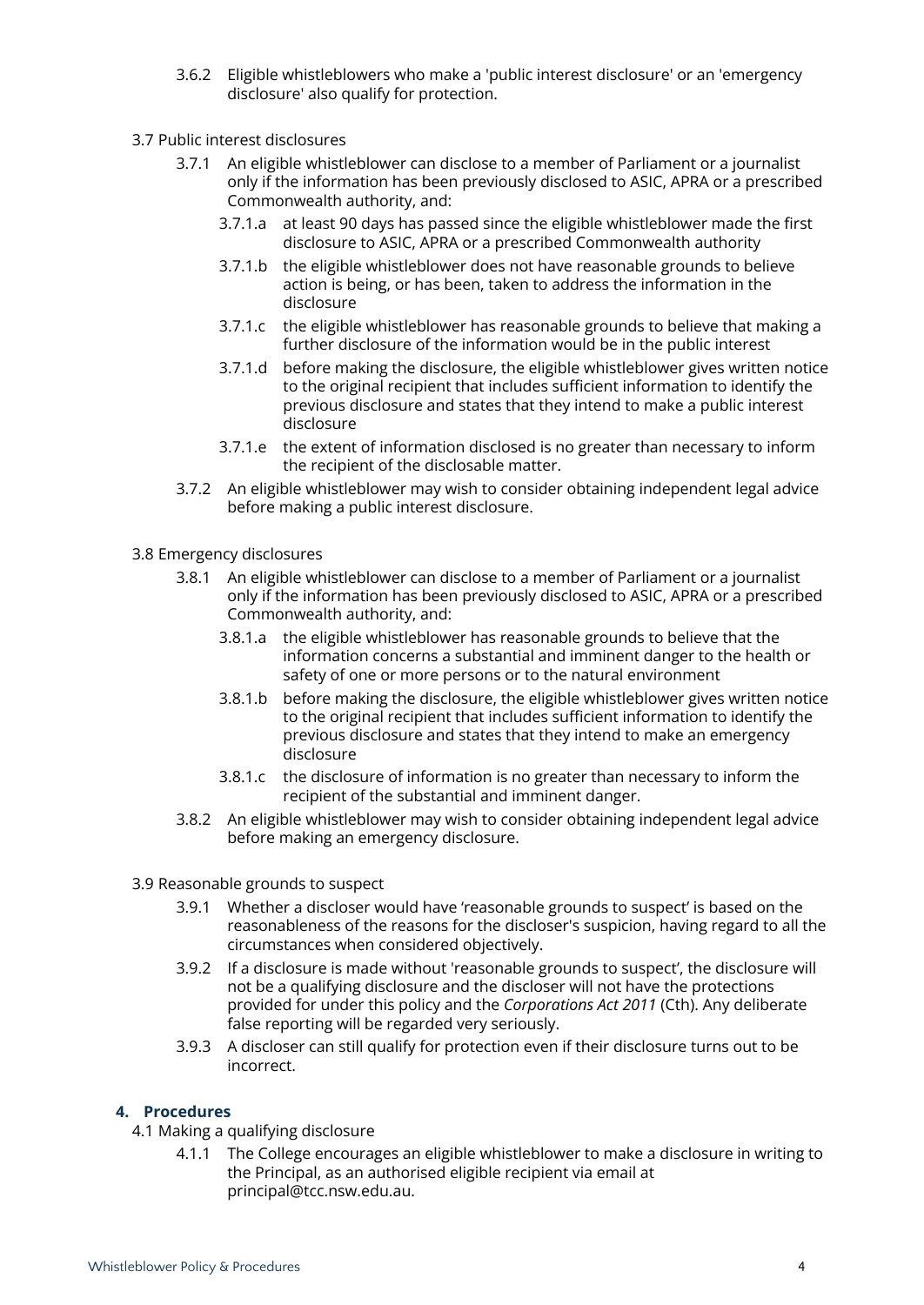- 4.1.2 If it is not appropriate for the disclosure to be made to the Principal, the eligible whistleblower is encouraged to make the disclosure, in writing, to the Board Chair, as an authorised eligible recipient via email at chair@board.tcc.nsw.edu.au.
- 4.1.3 Where a disclosure is made to an eligible recipient who is not the Principal, then subject to the confidentiality protections set out in Section 4.5.1, it may be passed onto the Principal and dealt with in accordance with Section 4.3 and 4.4 (unless the disclosure relates to the Principal or it is not otherwise appropriate for the disclosure to be passed onto the Principal. In such circumstances, the disclosure will be passed onto the Board Chair).
- 4.1.4 If an eligible whistleblower wishes to obtain additional information about whistleblowing procedures and protections before formally making their disclosure, they can contact the Principal, Board Chair or an independent legal advisor.

#### 4.2 Receiving a disclosure

- 4.2.1 Upon receiving a disclosure, the recipient (generally the Principal or Board Chair) will acknowledge receipt of a disclosure within a reasonable period, and subject to availability of contact details for the 'eligible whistleblower'. The recipient will then assess the disclosure to determine whether it qualifies for protection under the *Corporations Act 2011* (Cth) and is to be managed in accordance with this policy (qualifying disclosure) or the disclosure concerns matters that should be managed in accordance with related policies.
- 4.2.2 If the disclosure is assessed as not qualifying for protection under the *Corporations Act 2011* (Cth), it will be handled in accordance with the College's *Complaint's Handling & Grievance Policy & Procedures,* including adherence to any requirements relating to confidentiality and procedural fairness. A disclosure that is assessed as not qualifying for protection under the *Corporations Act 2011* (Cth) is not eligible for the protections afforded to qualifying disclosures under this policy

#### 4.3 Investigating a qualifying disclosure

- 4.3.1 A qualifying disclosure will be managed under this policy as follows:
	- 4.3.1.a An assessment will be made as to the appropriate process to implement to respond to the complaint. This may include, but is not limited to, a fact finding process, an investigation, a systemic response or alternative dispute procedures.
	- 4.3.1.b Depending on the nature of the disclosure, the recipient may be required under law to make external reports to relevant statutory bodies.
	- 4.3.1.c The recipient may nominate a suitable person, internally or externally, as the Case Manager to manage the complaint process to completion.
- 4.3.2 Generally, if an investigation is required, the College will determine:
	- 4.3.2.a the nature and scope of the investigation
	- 4.3.2.b who should lead the investigation, including whether an external investigation is appropriate
	- 4.3.2.c the nature of any technical, financial or legal advice that may be required to support the investigation
	- 4.3.2.d the anticipated timeframe for the investigation. Each investigation will be different which will impact the applicable timeframe. However, the College's intent is to complete an investigation as soon as practicable.
- 4.3.3 Where practicable, the College will keep the eligible whistleblower informed of the steps taken or to be taken (or if no action is to be taken, the reason for this), and provide appropriate updates, including about the completion of any investigation. However, the extent of the information provided, or whether it will be provided at all, will be subject to applicable confidentiality considerations, legal obligations and any other factors the College considers relevant in the particular situation.
- 4.3.4 The College may not be able to undertake an investigation, or provide information about the process etc, if it is not able to contact the eligible whistleblower, for example, if a disclosure is made anonymously and has not provided a means of contact.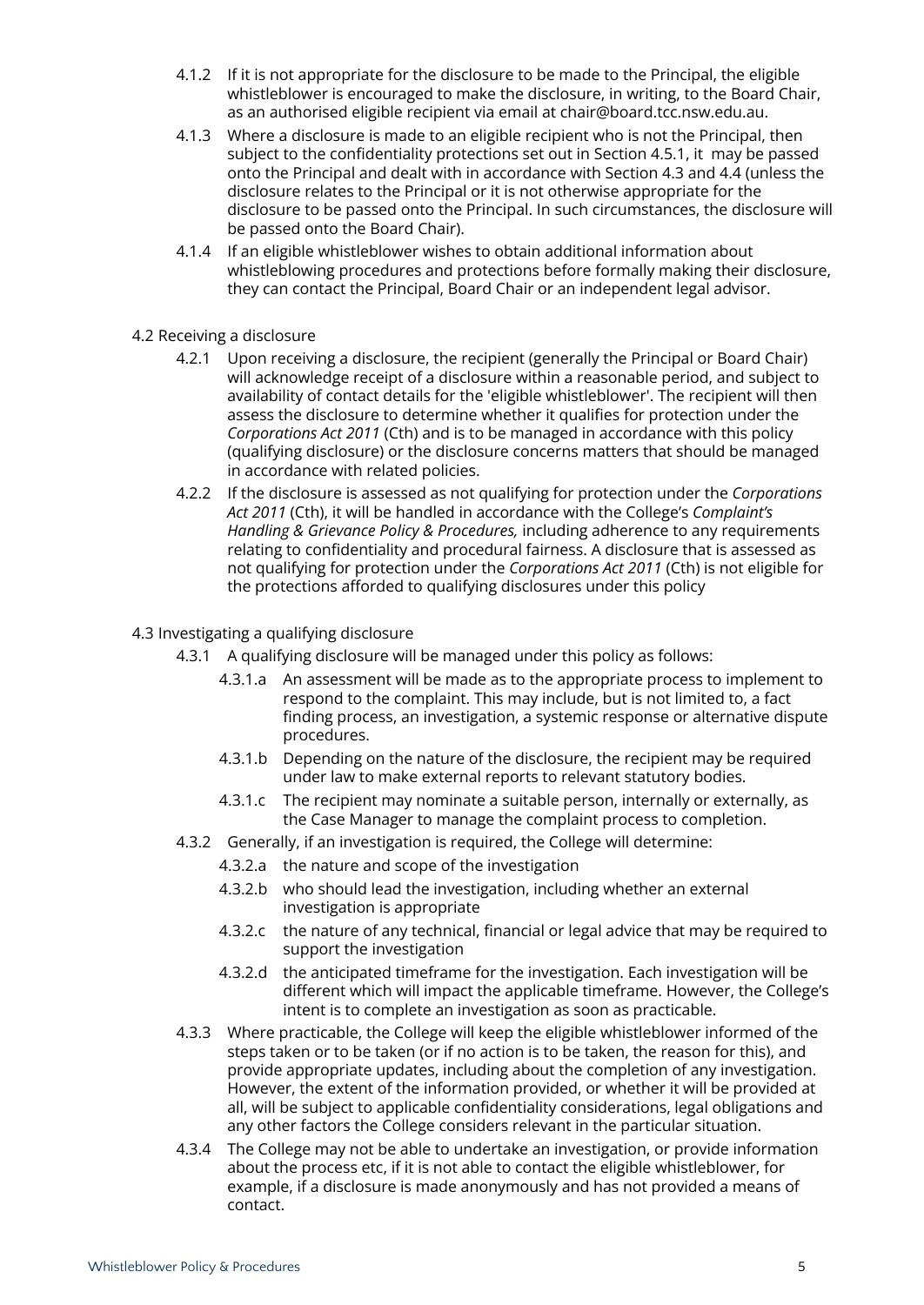- 4.3.5 Where practicable, whistleblowers will receive updates about when the investigation has begun, while the investigation is in progress and after the investigation has been finalised. The frequency and timeframe of any updates may vary depending on the nature of the disclosure. The College will also have regard to confidentiality considerations when providing updates.
- 4.4 Fair treatment of employees mentioned in disclosures
	- 4.4.1 The College will take steps to ensure the fair treatment of employees who are mentioned in a disclosure that qualifies for protection:
		- 4.4.1.a disclosures will be handled confidentially, when it is practical and appropriate in the circumstances
		- 4.4.1.b when an investigation needs to be undertaken, the process will be objective and fair
		- 4.4.1.c employees about whom disclosures are made will generally be given an opportunity to respond to the relevant allegations made in the qualifying disclosure.
	- 4.4.2 The College's Employee Assistance Program (EAP) services will be available to employees affected by the disclosure, should they require that support.
	- 4.4.3 The College will document the steps of the investigation and the findings from the investigation and report those findings to those responsible in the College. The method for documenting and reporting the findings will depend on the nature of the disclosure. There may be circumstances where it may not be appropriate to provide details of the outcome to the discloser.
- 4.5 Whistleblower Protection and Support
	- 4.5.1 Confidentiality and records
		- 4.5.1.a Under the *Corporations Act 2011* (Cth), the identity of the discloser of a qualifying disclosure and information which is likely to lead to the identification of the discloser must be kept confidential.
		- 4.5.1.b Eligible whistleblowers making a qualifying disclosure are protected by the requirement that their identity, and information that may lead to their identification, should be kept confidential.
		- 4.5.1.c The College will protect an eligible whistleblower's identity by appropriately redacting documents and referring to the whistleblower in gender-neutral terms. It will also secure all documents and communicate them in a way that will maintain confidentiality.
		- 4.5.1.d Exceptions to this are disclosures to ASIC, the Australian Federal Police, a legal practitioner for the purpose of obtaining advice about the application of the whistleblower protections or made with the consent of the discloser.
		- 4.5.1.e If a disclosure involves an issue which the College is required to report, the College may not be able to maintain the confidentiality of the identity of the disclosure. This disclosure could include NSW Police, NSW Office of the Children's Guardian, NSW Department of Communities and Justice, NSW Education Standards Authority or NSW Department of Education.
		- 4.5.1.f It is also permissible to disclose information which could lead to the identification of the discloser if the disclosure is reasonably necessary for the purpose of investigating the matter, if all reasonable steps are taken to reduce the risk that the discloser will be identified as a result of the information being disclosed.
		- 4.5.1.g Breach of these confidentiality protections regarding the discloser's identity and information likely to lead to the identification of the discloser is a criminal offence and may be the subject of criminal, civil and disciplinary proceedings.
		- 4.5.1.h Confidentiality will be observed in relation to handling and storing records.
	- 4.5.2 Immunity
		- 4.5.2.a Eligible whistleblowers making a qualifying disclosure cannot be subject to any civil, criminal or administrative liability (including disciplinary action) for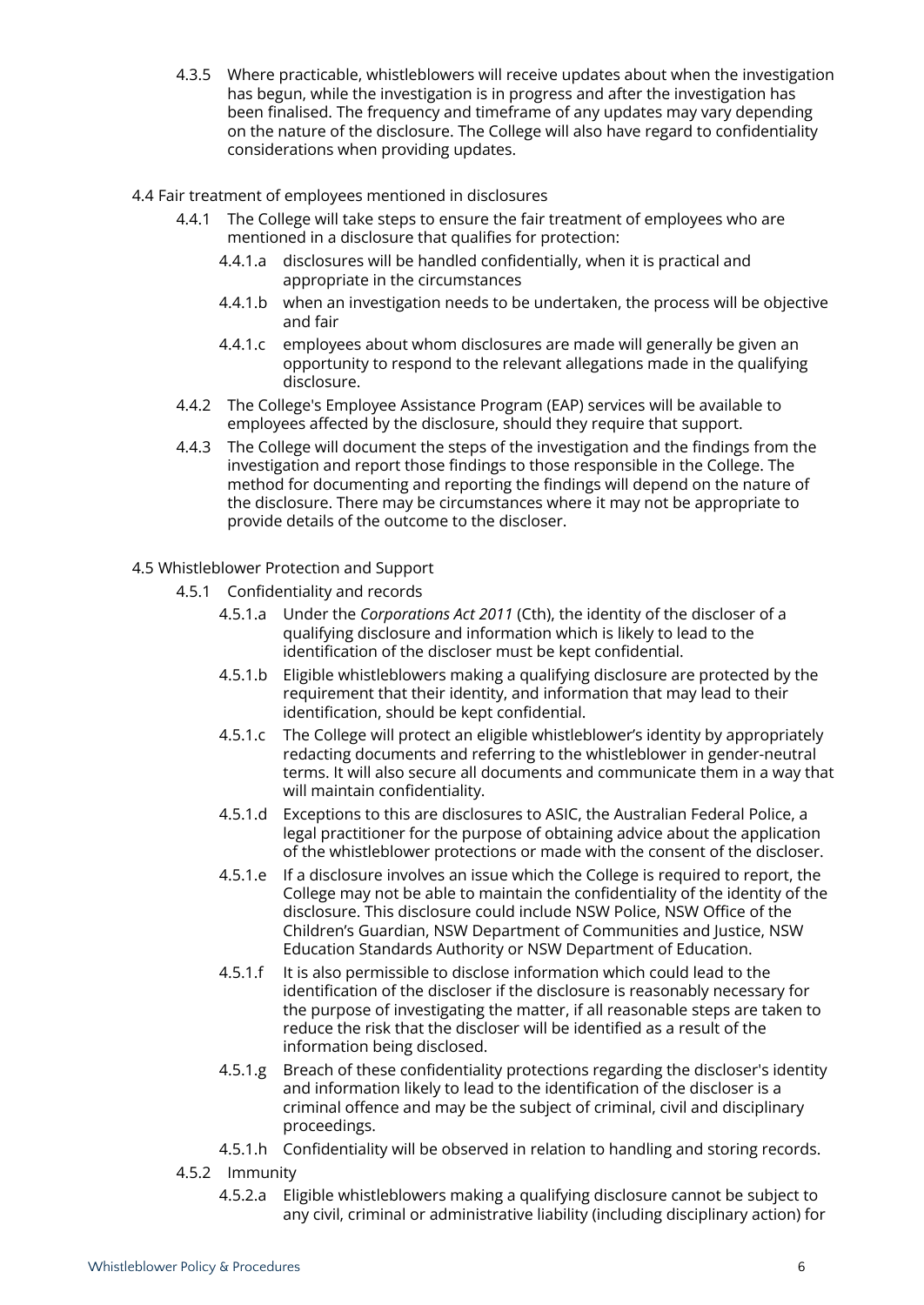making the disclosure. No contractual or other remedy or right may be enforced or exercised against the person on the basis of the disclosure.

- 4.5.2.b Whistleblowers who make some types of qualifying disclosures (generally external to the College) are also provided immunities to ensure that information they disclose is not admissible in evidence against them in criminal proceedings or in proceedings for the imposition of a penalty, other than proceedings in respect of the falsity of the information.
- 4.5.2.c These immunities do not prevent an eligible whistleblower being subject to criminal, civil or other liability for conduct that is revealed by the whistleblower, only that the information the person has disclosed is not admissible in certain proceedings against them.
- 4.5.3 Detriment
	- 4.5.3.a Detriment has a very broad meaning and includes dismissal of an employee, injuring an employee in their employment, alteration of an employee's position or duties to their disadvantage; discrimination between an employee and other employees; victimisation of a dependent of the discloser, harassment or intimidation of a person or harm or injury to a person, including psychological harassment; damage to a person's property, reputation or business or financial position.
	- 4.5.3.b Eligible whistleblowers are also protected from victimisation suffering any detriment by reason of the qualifying disclosure. It is unlawful for a person to engage in conduct against another person that causes, or will cause detriment, where the person believes or suspects that the other person or a third person has made, may have made, proposes to make or could make a qualifying disclosure.
	- 4.5.3.c Threats of detriment are also unlawful.
	- 4.5.3.d If an eligible whistleblower believes they are being subjected to a detriment or a threat of detriment, this should immediately be reported in writing to the Principal, via email.
	- 4.5.3.e If it is not appropriate for the report to be made to the Principal, the eligible whistleblower should report the matter, in writing, to the Board Chair, via email at chair@board.tcc.nsw.edu.au.
	- 4.5.3.f The College may also consider a range of other matters to protect an eligible whistleblower from the risk of suffering detriment and to ensure fair treatment of individuals mentioned in a disclosure. Steps to help achieve this may include:
		- 4.5.3.f.i Assessing whether anyone may have a motive to cause detriment information could be gathered from an eligible whistleblower about:
			- 4.5.3.f.i.1 the risk of their identity becoming known
			- 4.5.3.f.i.2 who they fear might cause detriment to them
			- 4.5.3.f.i.3 whether there are any existing conflicts or problems in the workplace
			- 4.5.3.f.i.4 whether there have already been threats to cause detriment.
		- 4.5.3.f.ii Analysing and evaluating the likelihood of each risk and evaluating the severity of the consequences
		- 4.5.3.f.iii Developing and implementing strategies to prevent or contain the risks for anonymous disclosures, and assessing whether the discloser's identity can be readily identified or may become apparent during an investigation
		- 4.5.3.f.iv Monitoring and reassessing the risk of detriment where required. The risk of detriment may increase or change as an investigation progresses, and even after an investigation is finalised
		- 4.5.3.f.v Taking steps to ensure that:
			- 4.5.3.f.v.1disclosures will be handled confidentially, when it is practical and appropriate in the circumstances
			- 4.5.3.f.v.2each disclosure will be assessed and may be the subject of an investigation